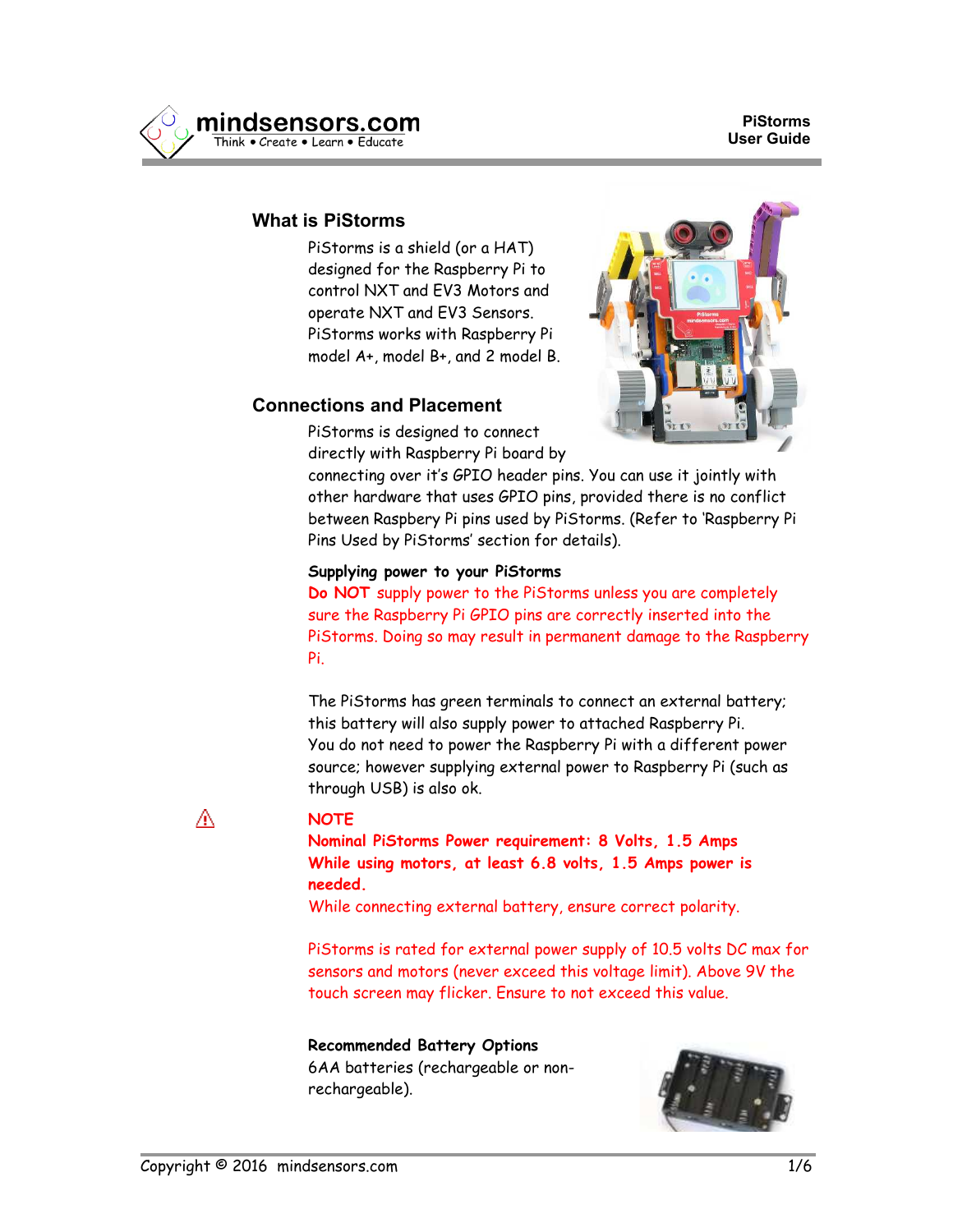To hold and mount these batteries, you can purchase a holder with LEGO mounts as shown here from the **[mindsensors.com](http://www.mindsensors.com/ev3-and-nxt/57-6aa-battery-holder-with-ev3-mount?search_query=battery+&results=12)** website.

**Rechargeable battery Pack designed for PiStorms.** This battery pack comes with a charging adapter.



You can order it here: **[http://www.mindsensors.com/products/174-rechargeable](http://www.mindsensors.com/products/174-rechargeable-battery-pack)[battery-pack](http://www.mindsensors.com/products/174-rechargeable-battery-pack)**

8.4 V Li-Ion battery or 9.6Volts Ni-CD or Ni-MH RC rechargeable battery. You can buy such battery and it's charger in local toy store.



**Mounting PiStorms on your contraption**

The PiStorms fits directly on to the GPIO header pins of the Raspberry Pi. The PiStorms Frame allows users to connect LEGO parts. The PiStorms Frame has holes that are compatible with LEGO mindstorms products.



**[PiStorms Frame Assembly Instructions](http://www.mindsensors.com/blog/how-to/pistorms-frame-assembly)**

## **Architecture Highlights**

- PiStorms has two banks for motor and sensor ports (Bank-A and Bank-B). Each bank has its own I2C address. Each bank has two EV3 motor ports and 2 sensor ports. (Total 4 motors and 4 sensor ports. You can also connect NXT motors in the motor ports and supported NXT Sensors in the sensor ports).
- PiStorms has one button/switch. The button must be pressed once upon start up to establish connection to the Raspberry Pi. You can also shutdown the Raspberry Pi by holding the button for approximately 10 seconds.
- PiStorms is equipped with a 2.4 inch LCD touchscreen.
- PiStorms has 1 LED (located in the corner of bank A for newer models and bank B for older models) that when programming, can be accessed from either bank.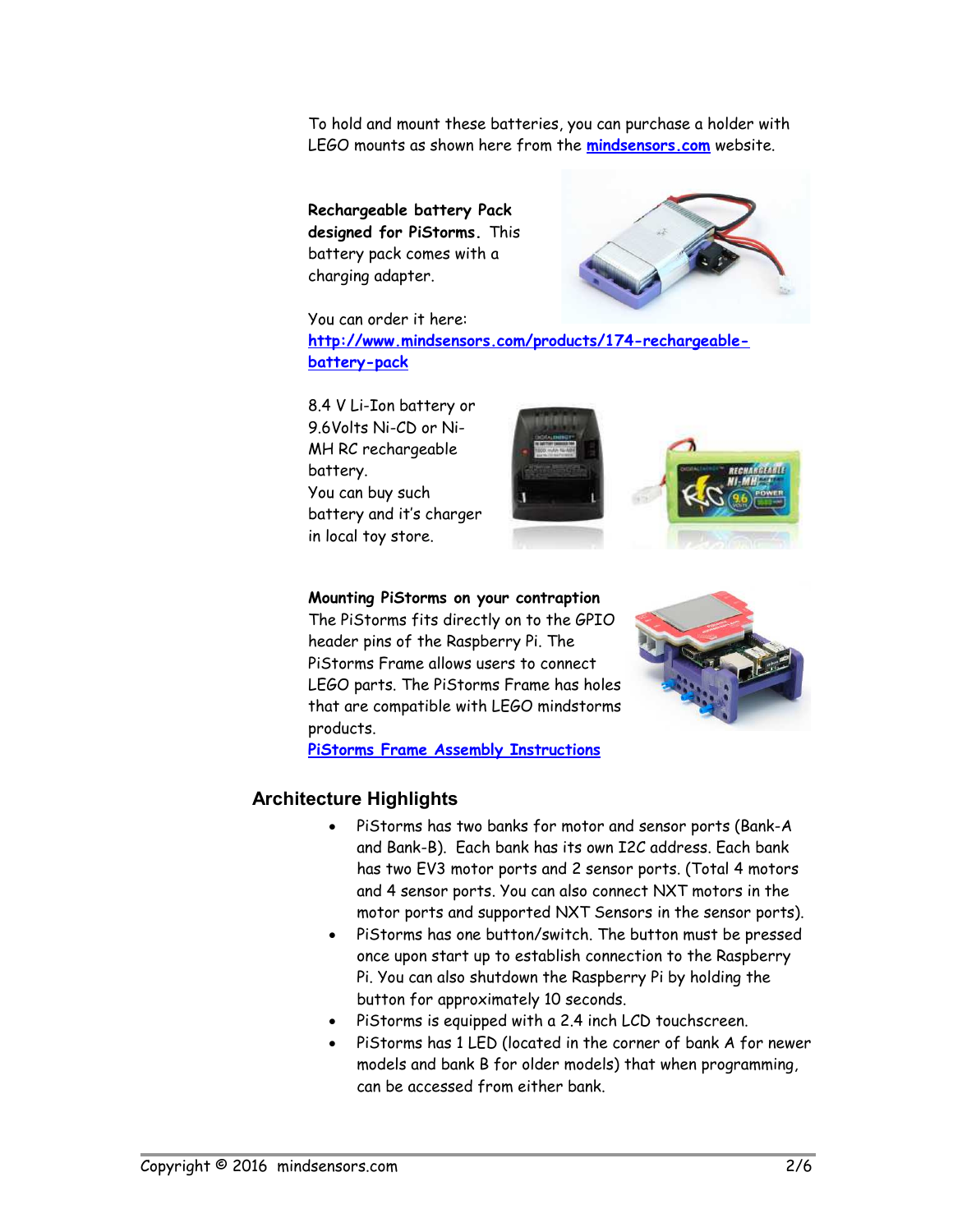# **Feature Highlights**

The table below lists important features provided by the PiStorms. To use these features in your specific programming environment, please refer to API help file or program header file.

| Feature                       | Description                                  |
|-------------------------------|----------------------------------------------|
| Timed Control of each         | Each motor can be run for a specified        |
| motor                         | duration of time.                            |
| Encoder control of each       | Each motor can be run from its current       |
| motor                         | Encoder position to a new position (with     |
|                               | or without a specific speed).                |
| Speed control of each         | Speed of each motor can be controlled in     |
| motor                         | timed run or encoder based run.              |
| Brake Vs Float while          | Each motor can be set to Brake (where        |
| stopping the motors           | motor shaft can not be turned easily), Vs    |
|                               | Float (where motor shaft is free to          |
|                               | rotate by external force.                    |
| Holding Encoder position      | At the end of run, hold the encoder          |
|                               | position (i.e. motor turned by external      |
|                               | force is restored to last set encoder        |
|                               | position).                                   |
| Turning motor by degrees      | Move it in forward or reverse direction.     |
| Turning motor by              | 360 degrees makes one rotation.              |
| rotations                     |                                              |
| Running operations            | While a motor is running other operations    |
| asynchronously                | may be performed.                            |
| Running motors for            | While motors are running, you can also       |
| unlimited duration.           | perform other operations. NOTE: When         |
|                               | motors are set to run for 'Unlimited         |
|                               | Duration', they will continue to run until a |
|                               | Stop command is issued (or power is          |
|                               | disconnected). In other words, after         |
|                               | starting the motors for 'Unlimited           |
|                               | Duration' if your program does something     |
|                               | else without stopping the motors, they       |
|                               | will continue to run.                        |
| Stopping motors abruptly.     |                                              |
| <b>Reading Motor Encoders</b> | You can read the value of each encoder       |
|                               | from the PiStorms.                           |
| Reading from I2C sensors      | You can read from various I2C sensors        |
|                               | connected to PiStorms.                       |
| Reading from EV3              | You can connect EV3 Sensors to your          |
| Sensors                       | PiStorms and read from it.                   |
| Reading from NXT Analog       | You can connect analog sensors to            |
| Sensors                       | PiStorms and read from them.                 |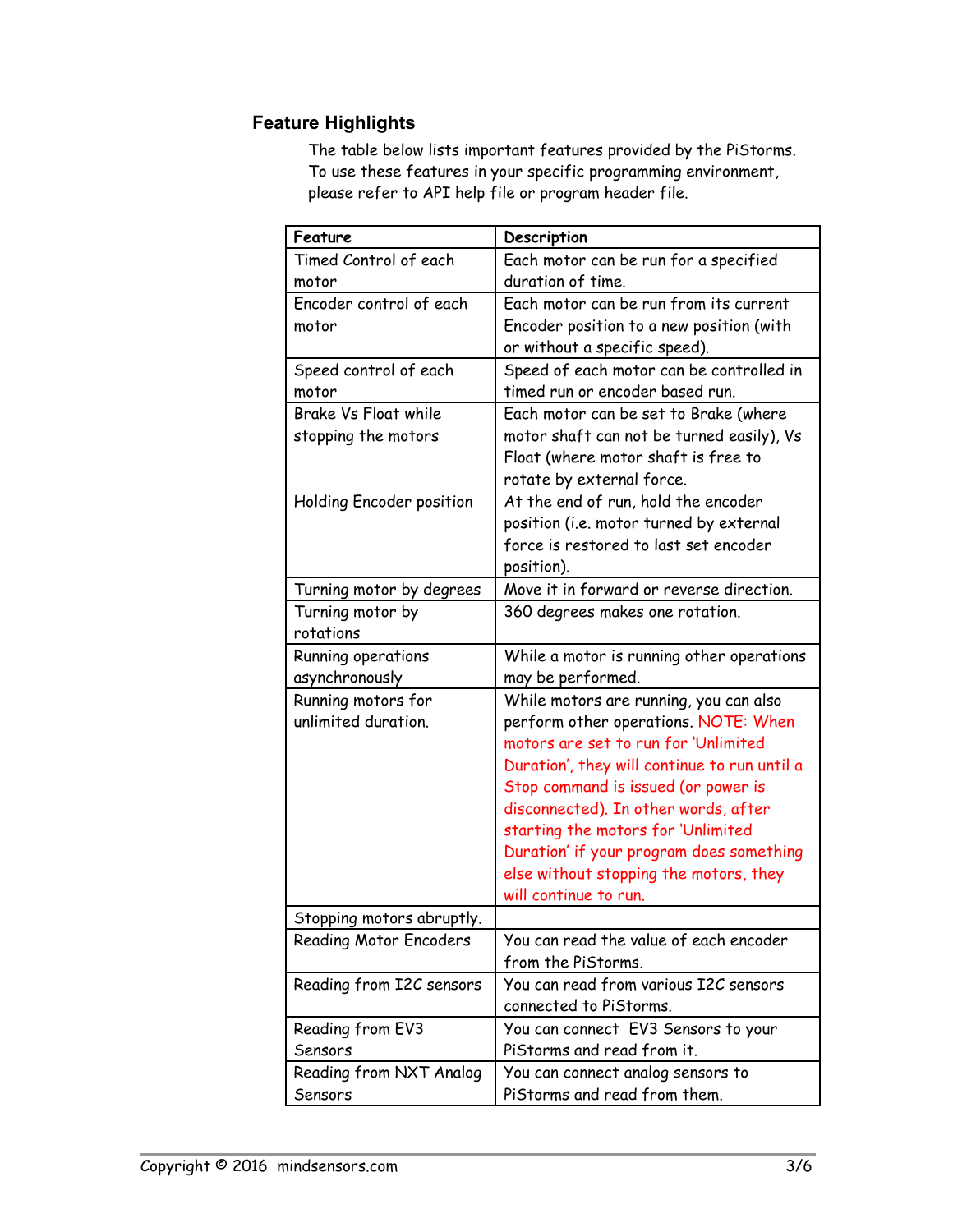| Feature                  | Description                         |
|--------------------------|-------------------------------------|
| Note: Old NXT Ultrasonic |                                     |
| sensor can not be used   |                                     |
| with PiStorms.           |                                     |
| 2.4" LCD touchscreen     | Open programs and interact with the |
|                          | PiStorms with built in 2.4" LCD     |
|                          | touchscreen.                        |

## **Current Characteristics**

Average current consumption of this device is about 5.0 mA. PiStorms can deliver up to 1 Amp current per NXT Motor attached. Drawing of excessively large current (such as incorrect motors or stalled motors) will result in internal shutdown until the situation is corrected.

#### **I2C Bus address**

**Factory Default Address of Bank-A: 0x34**

**Factory Default Address of Bank-B: 0x36**

## **PiStorms Software Downloads and Upgrades**

PiStorms Software is available in three different forms!

- 1. Pre-configured image ready for use operating system image.
- 2. Manual installation when you already have data on your SD card.
- 3. Developer Installation for advanced users that wish to modify and share PiStorms software (GitHub).

PiStorms software will run on a standard Raspbian Operating system (Jessie).

**Download the pre-configured PiStorms image at**

**<http://www.mindsensors.com/largefiles/pistorms.zip>**, and write the image to an SD card.

To write this file to your SD card, please follow instructions from following page:

[https://www.raspberrypi.org/documentation/installation/installing](https://www.raspberrypi.org/documentation/installation/installing-images/)[images/](https://www.raspberrypi.org/documentation/installation/installing-images/)

Basically, you need to download and install Win32DiskImager utility on Windows, and 'Write' the SD card with pistorms iso file. be sure to unzip the downloaded zip file before you do this, (the zip contains the .iso file)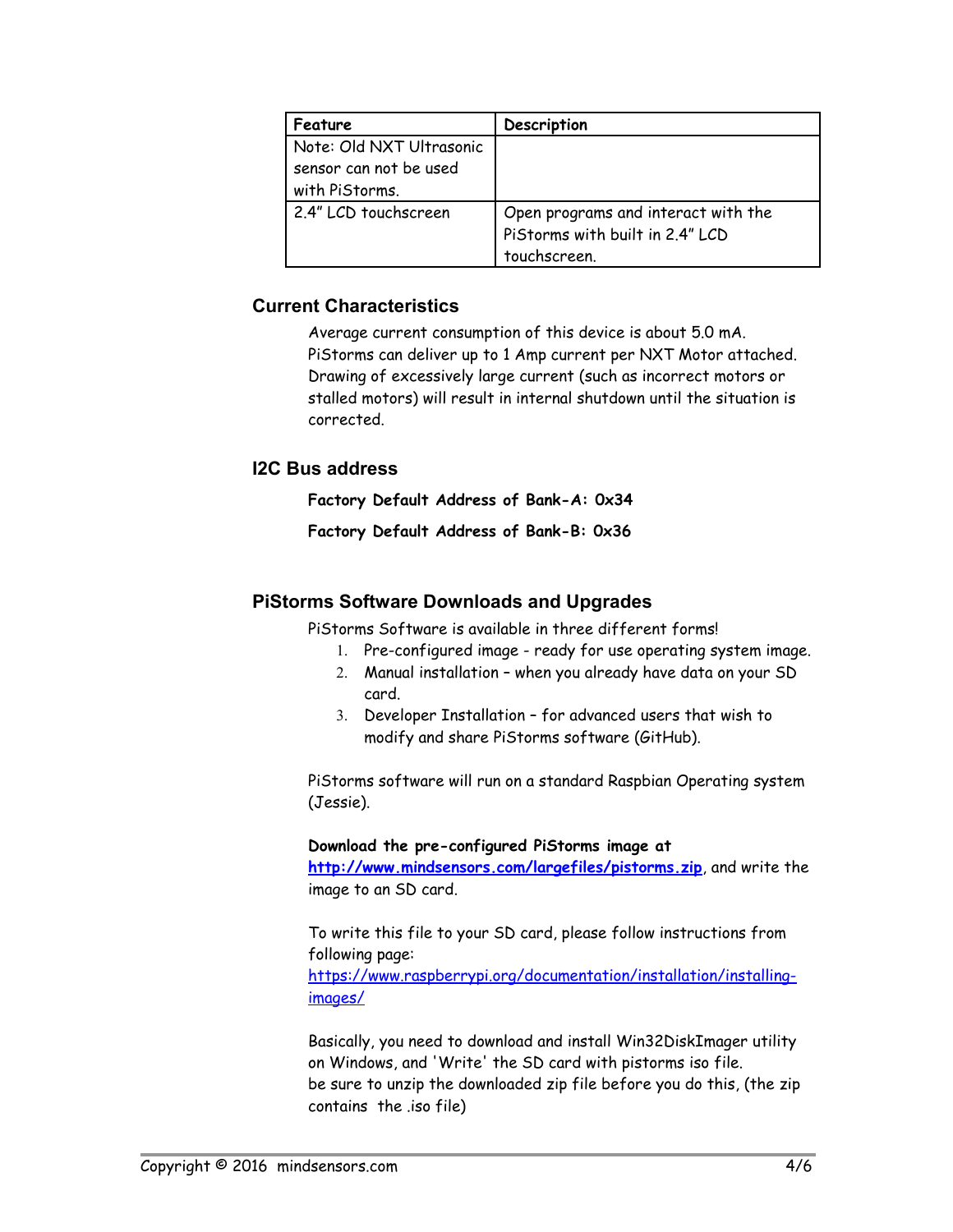Note: This file is about 1.6GB compressed. To uncompress use a Windows 7 or higher Computer. If using Windows XP, you may need WinZip or 7-Zip. If using older Mac, you may need uncompression software, such as: [https://itunes.apple.com/us/app/the-unarchiver/id425424353?](https://itunes.apple.com/us/app/the-unarchiver/id425424353?mt=12)  $m<sub>12</sub>$ 

#### **If you already have Jessie installed on your Pi**,

Ensure that you have expanded the file system on your SD card. Open a browser on your computer and visit following url:

http://www.mindsensors.com/largefiles/updater/

find the latest release of software from this page and make a note of the filename.

Login to your Pi and issue command:

```
cd /home/pi
wget 
http://www.mindsensors.com/largefiles/updater/fileName
```
(use the **fileName** as you noted above)

This will download the latest release on your Pi.

unzip the release file, and install as follows:

```
cd /home/pi
tar -zxvf fileName
cd /home/pi/PiStorms/setup
chmod +x setup.sh
./setup.sh
```
It will take a few minutes to install the software.

**PiStorms Developer Software is available on GitHub.** Follow the instructions at the url below to install the developer software. <https://github.com/mindsensors/PiStorms>

#### **PiStorms Python API Reference**

The PiStorms Python API library reference is at following url: **<http://www.mindsensors.com/reference/PiStorms/html>**